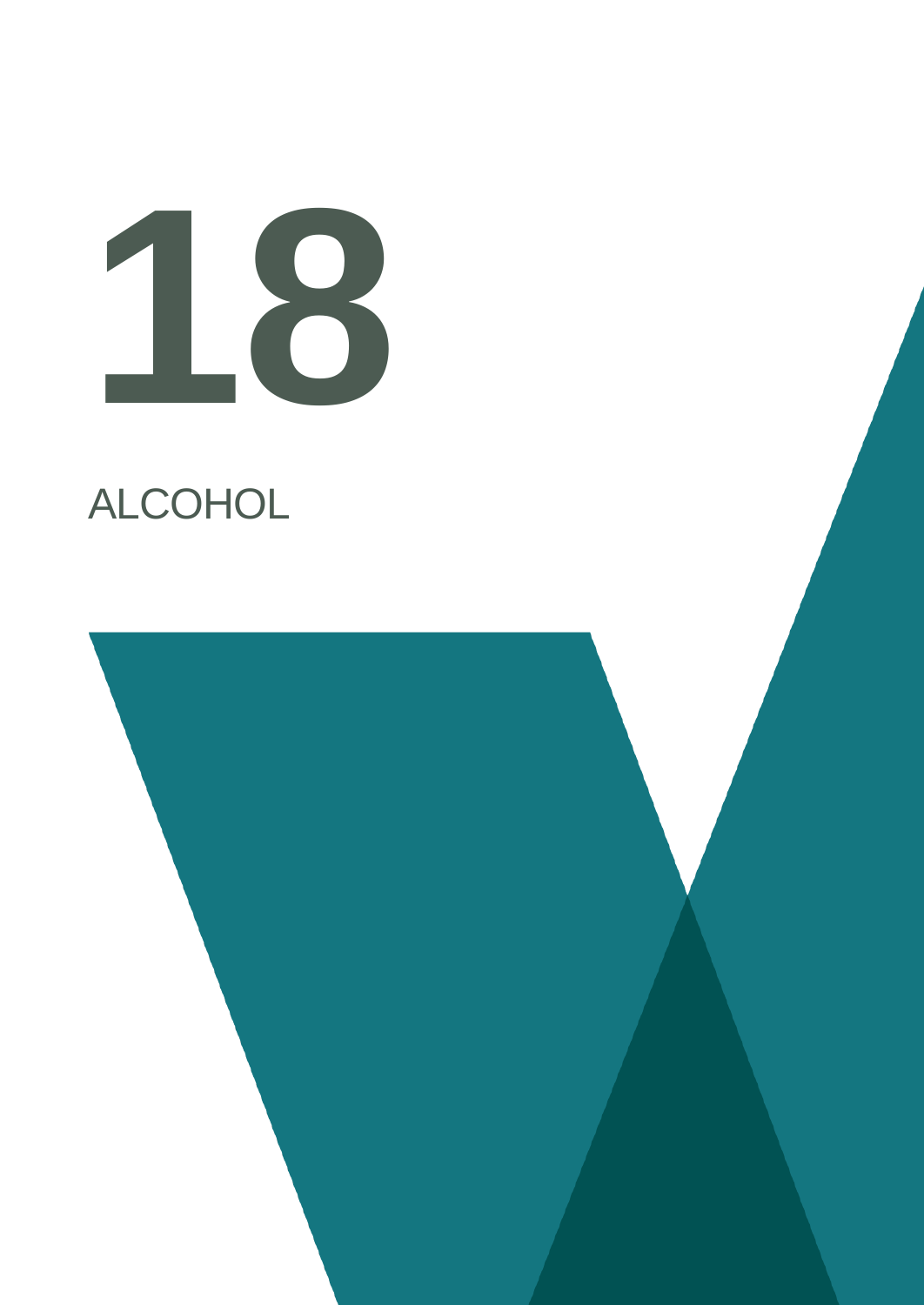## **Principle**

Marketing communications for alcoholic drinks should not be targeted at people under 18 and should not imply, condone or encourage immoderate, irresponsible or anti-social drinking.

The spirit as well as the letter of the rules applies.

## **Definition**

The rules in this section apply to marketing communications for alcoholic drinks and marketing communications that feature or refer to alcoholic drinks, including where a soft drink is promoted as a mixer. For the purposes of applying these rules, alcoholic drinks are defined as drinks containingmore than0.5% alcohol; low-alcohol drinks are defined as drinks containing more than 0.5% and up to and including 1.2% alcohol. Where an ad for a drink at or below 0.5% has the effect of promoting an alcoholic drink, these rules apply in full.

These rules are not intended to inhibit responsible marketing communications that are intended to counter problem drinking or tell consumers about alcohol-related health or safety themes. Those marketing communications should not be likely to promote an alcohol product or brand.

For the purposes of the rules in this section, the word 'drink(s)' refers to drinks with a strength above 0.5% ABV.

### **Rules**

- 18.1 Marketing communications must be socially responsible and must contain nothing that is likely to lead people to adopt styles of drinking that are unwise. For example, they should not encourage excessive drinking. Care should be taken not to exploit the young, the immature or those who are mentally or socially vulnerable.
- 18.2 Marketing communications must not claim or imply that alcohol can enhance confidence or popularity.
- 18.3 Marketing communications must not imply that drinking alcohol is a key component of the success of a personal relationship or social event. The consumption of alcohol may be portrayed as sociable or thirst-quenching.
- 18.4 Drinking alcohol must not be portrayed as a challenge. Marketing communications must neither show, imply, encourage or refer to aggression or unruly, irresponsible or anti-social behaviour nor link alcohol with brave, tough or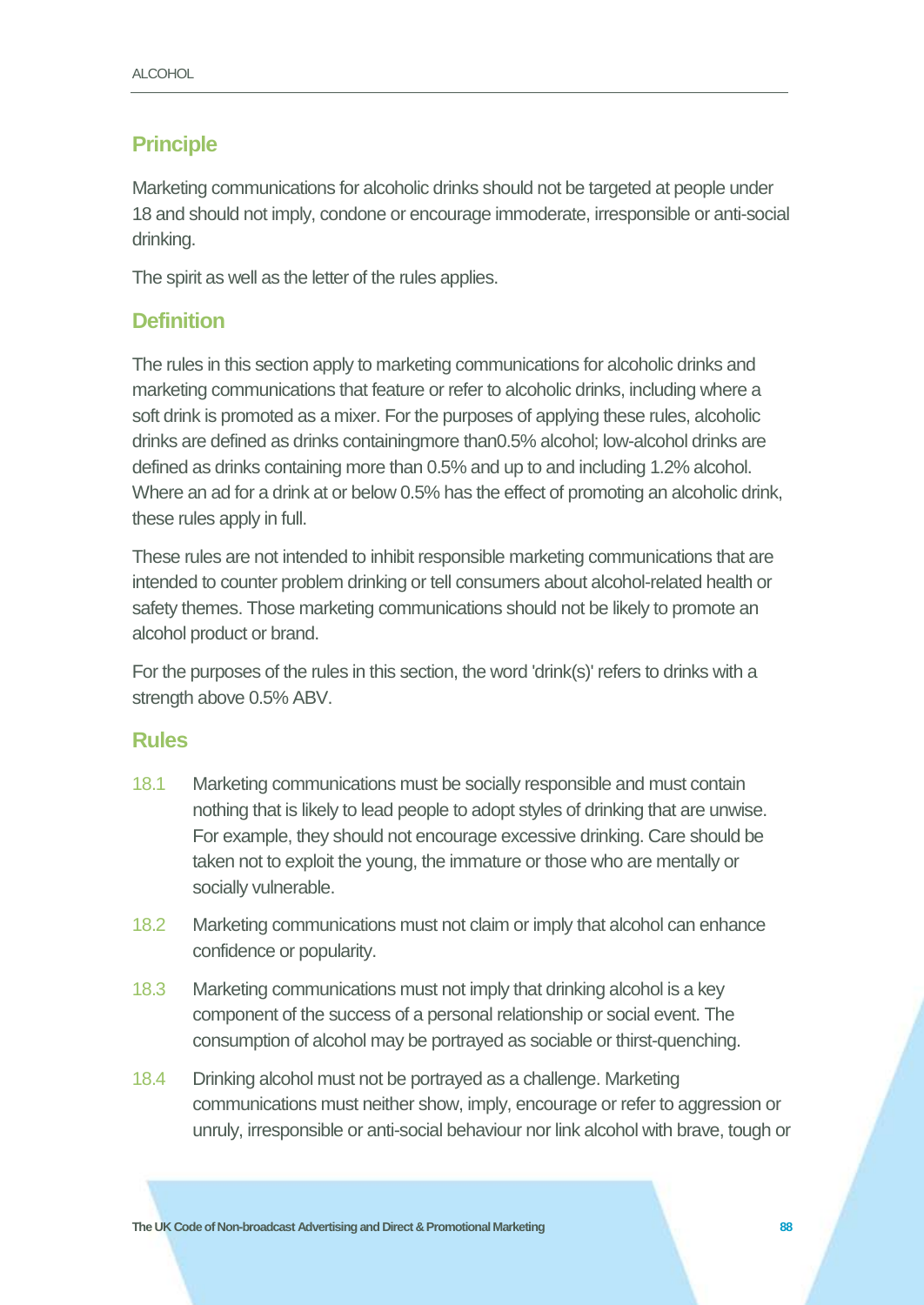daring people or behaviour.

- 18.5 Marketing communications must neither link alcohol with seduction, sexual activity or sexual success nor imply that alcohol can enhance attractiveness.
- 18.6 Marketing communications must not imply that alcohol might be indispensable or take priority in life or that drinking alcohol can overcome boredom, loneliness or other problems.
- 18.7 Marketing communications must not imply that alcohol has therapeutic qualities. Alcohol must not be portrayed as capable of changing mood, physical condition or behaviour or as a source of nourishment. Marketing communications must not imply that alcohol can enhance mental or physical capabilities; for example, by contributing to professional or sporting achievements.
- 18.8 Marketing communications must not link alcohol to illicit drugs.
- 18.9 Marketing communications may give factual information about the alcoholic strength of a drink. They may also make a factual alcohol strength comparison with another product, but only when the comparison is with a higher-strength product of a similar beverage.

Marketing communications must not imply that a drink may be preferred because of its alcohol content or intoxicating effect. However, low-alcohol drinks may be presented as preferable because of their low alcoholic strength, provided that the alcohol content of the drink is stated clearly in the marketing communication.

In the case of a drink with relatively high alcoholic strength in relation to its category, the factual information should not be given undue emphasis.

- 18.10 Marketing communications that include a promotion must not imply, condone or encourage excessive consumption of alcohol.
- 18.11 Marketing communications must not feature alcohol being handled or served irresponsibly.
- 18.12 Marketing communications must not link alcohol with activities or locations in which drinking would be unsafe or unwise.

Marketing communications must not link alcohol with the use of potentially dangerous machinery or driving. Marketing communications may feature sporting and other physical activities (subject to other rules in this section; for example, appeal to under-18s or link with daring or aggression) but must not